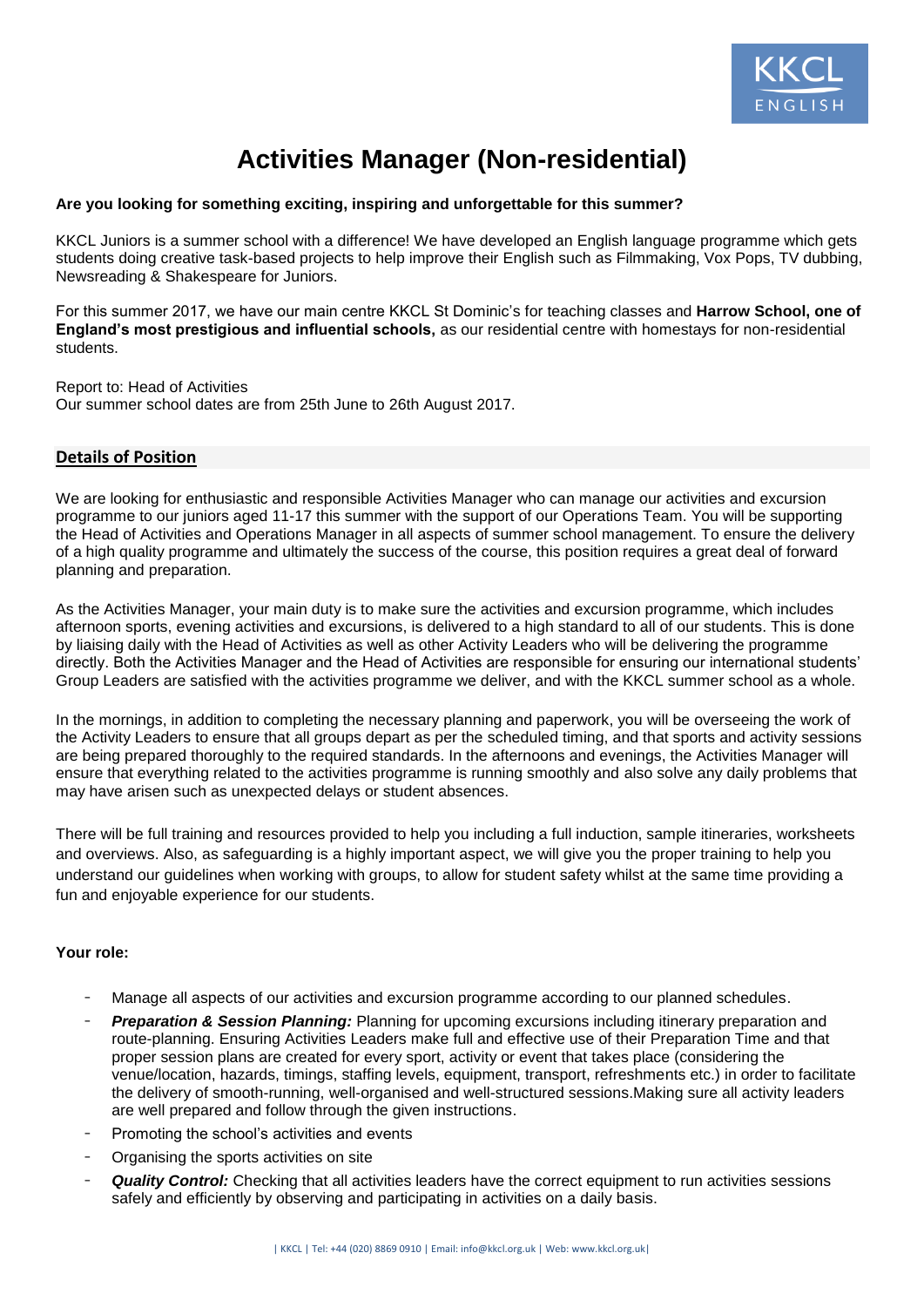

- Liaising with group leaders throughout their stay; meeting daily with group leaders to discuss / inform them of their daily schedule and deal with any questions or requests that may arise.
- **Risk Assessment:** Carrying out risk assessments for all activities and excursions; update the assessment should any new risks arise and provide staff briefings as necessary.
- Deal with optional excursions when group leaders request; liaise with the Head of activities and Operations Manager to check availability and additional costs involved to the group leaders (All costs for optional excursion must be paid at the School Office before the excursion transport / entrances are confirmed.).
- **Staff Management**: manage all activity leaders with the support of the Head of Activities; ensuring the quality of activities / excursions delivered is at high standard in accordance to KKCL policy and client expectations including staff and student discipline.
- Holding daily briefing and weekly meetings with activity leaders, Head of Activities and Operations Manager to discuss the running of the activities programme including feedback from group leaders and staff; keep records of all weekly meetings using our PM software.
- Providing regular staff development to activity leaders through formal observation / feedback sessions
- Assisting the Head of Activities regarding staff weekly rota for activities & excursions and staff pay etc; ensuring all of the activities / excursions are sufficiently well staffed for smooth and safe running
- Providing support and guidance when necessary in order to build and maintain a team of professional, competent, happy and fully effective Activities Leaders.
- *Transportation,:* Liaising with suppliers (including coach companies & booking offices for attractions) to confirm bookings for activities / excursions in advance of each excursion; keep records of services used and update on our Project Management software on a daily basis.Liaising with the Operations Manager regarding airport transfer and allocate staffing according to student arrivals and departures.
- Make sure all activity leaders are arriving back on time with the groups from excursions
- Assisting and co-ordinating with Head of Activities, House Master & Operations Manager when required
- **Budgeting:** To maintain a weekly budget and make spending decisions in order to provide the highest quality excursion / activity Programme possible, accounting for all money spent with receipts as required.

## **Hours of Work**

Hours vary, depending on the needs of the centre, but a typical working day is from 12pm (midday) to 10pm / 9am to 7pm. Activities Managers are entitled to 1 full day off per week. The nature of the job requires managers to be flexible and willing to address situations whenever they arise. Hours can be unsocial and may include early/late starts and split shifts.

## **Qualification**

#### **Essential**

- Must have some experience of sports or leisure pursuits in a professional context, such as coaching experience or sports or team management.
- Minimum 1 year's previous experience of working with children

## **KEEN INTEREST IN SPORT, CULTURE, SIGHTSEEING**

- Excellent communication & interpersonal skills
- Management / supervisory experience; ability to lead a team of activities leaders effectively with motivation
- Able to motivate and encourage large groups of teenagers
- Capable of using your own initiative to resolve problems
- Ability to work efficiently and effectively in a fast-paced, highly changeable, highly pressured and often challenging environment
- Strong and demonstrable awareness of Health & Safety, specifically as it relates to preparing and executing sports & activities
- Responsible and flexible; ability to cope with working irregular hours